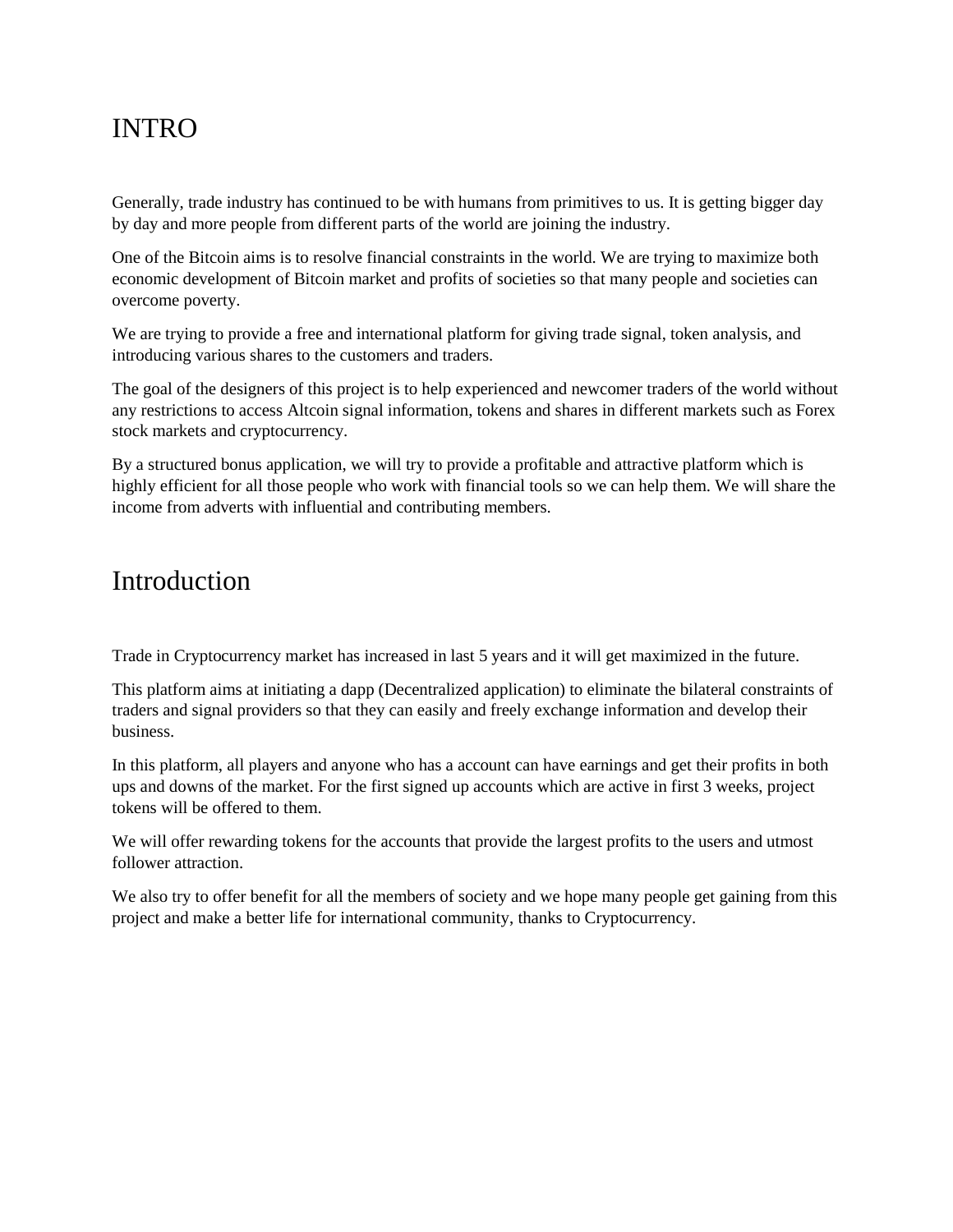## Problem Statement

One of the problems of social and communication networks is the centralization. There are a lot of technical and fundamental signals in this market and many signal sellers freely offer signals to the traders therefore they need a space to do their work.

## Solution

We try to decentralize and step into decentralized world so that the most trustworthy accounts can offer income, value and profit to their owners. Accounts which are active in the field of signal provision and market analysis can give public or VIP services. And other users who consult these accounts can benefit from successful buy and sells and the market will be purposive and valuable for both sides.

# NFT accounts

Next to decentralization in user accounts, we want to offer an NFT for each account thus the accounts can easily sell their own accounts based on the followers' credits.

## Market Overview

Today, Cryptocurrency market with 2 trillion dollars trading volume and global stock market with over 100 trillion dollars trading volume and Forex market with more than 6 trillion dollars daily trading volume are active and millions of people are busy trading in these markets.

1.7 billion people around world live without bank account and access to international market.

They are deprived of world economy due to lack of financial infrastructure. Nowadays, they can join Cryptocurrency market and trading. We try to provide Blockchain services and easy trading for people around the world so they can do financial and trade exchange without having bank account.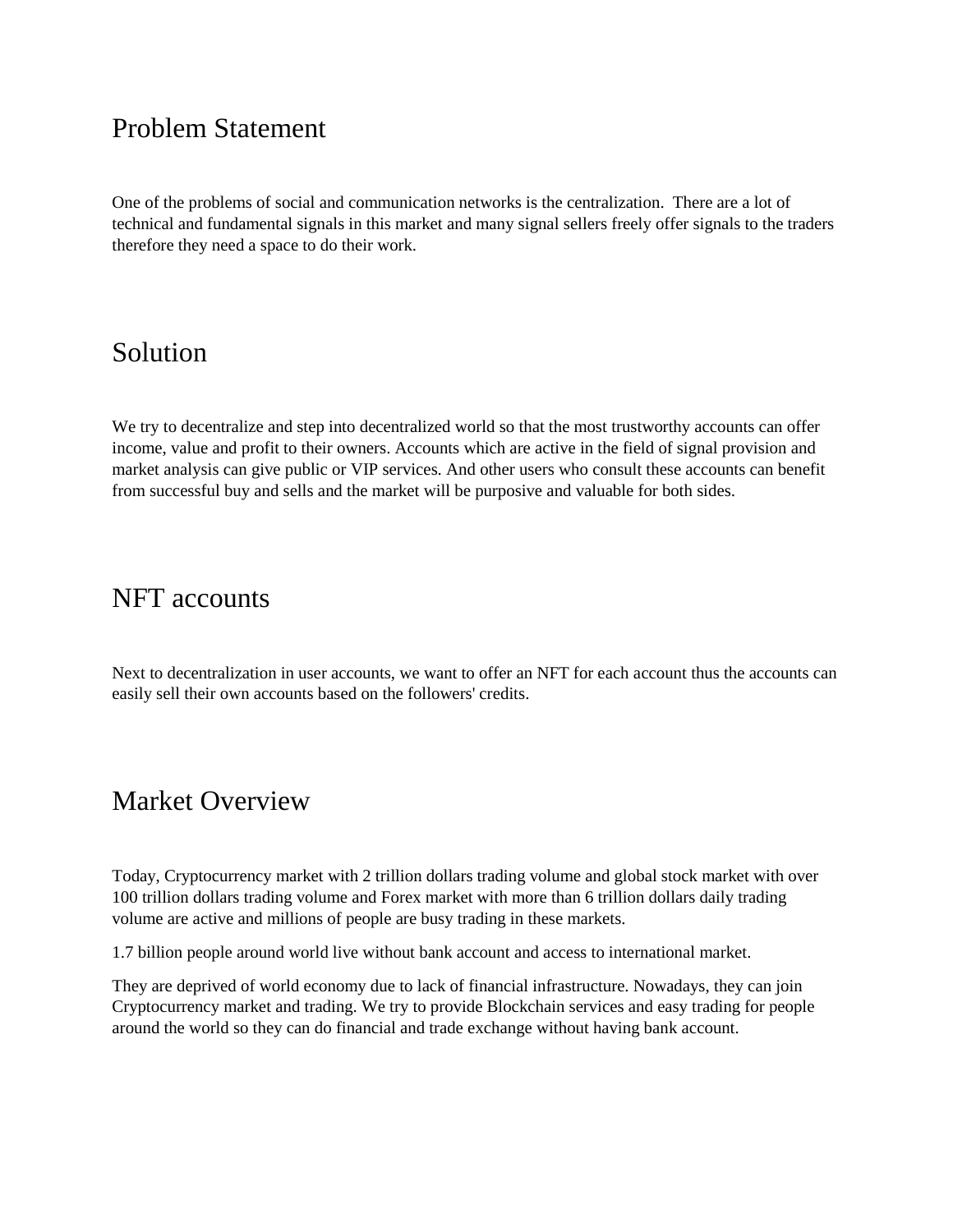# Tokens

Financial resources needed for the development of the project is 200.000 dollars which will be collected by the help of ido (initial dex offerings) and will be spent on website and Android an IOS application development and advertisement with different aims. All payments and incomes will be through Cryptocurrency and tokens of the project.

In this project 500 million Tokens will be issued. For the convenience of the users and ease of our token's trade in various exchanges and dex s, tokens are going to be offered in Binance smart chain and Polygon Network.

300 million token on Polygon Network

200 million token on Binance smart chain

Project plan According to the project plan, implementation of the Beta plus version with all determined goals can be accessible for the users and ready to be used in 5 -8 month.

Pre-beta version is providing services now.

## Tokenomics

Token Name: TDT IDo: %20 100m Air drop: %5 25m Launchpad Sale: %40 200 m For best signal Account: %7 35m For new Account up to: %8 40m Development: %10 50m Team: %10 50 m